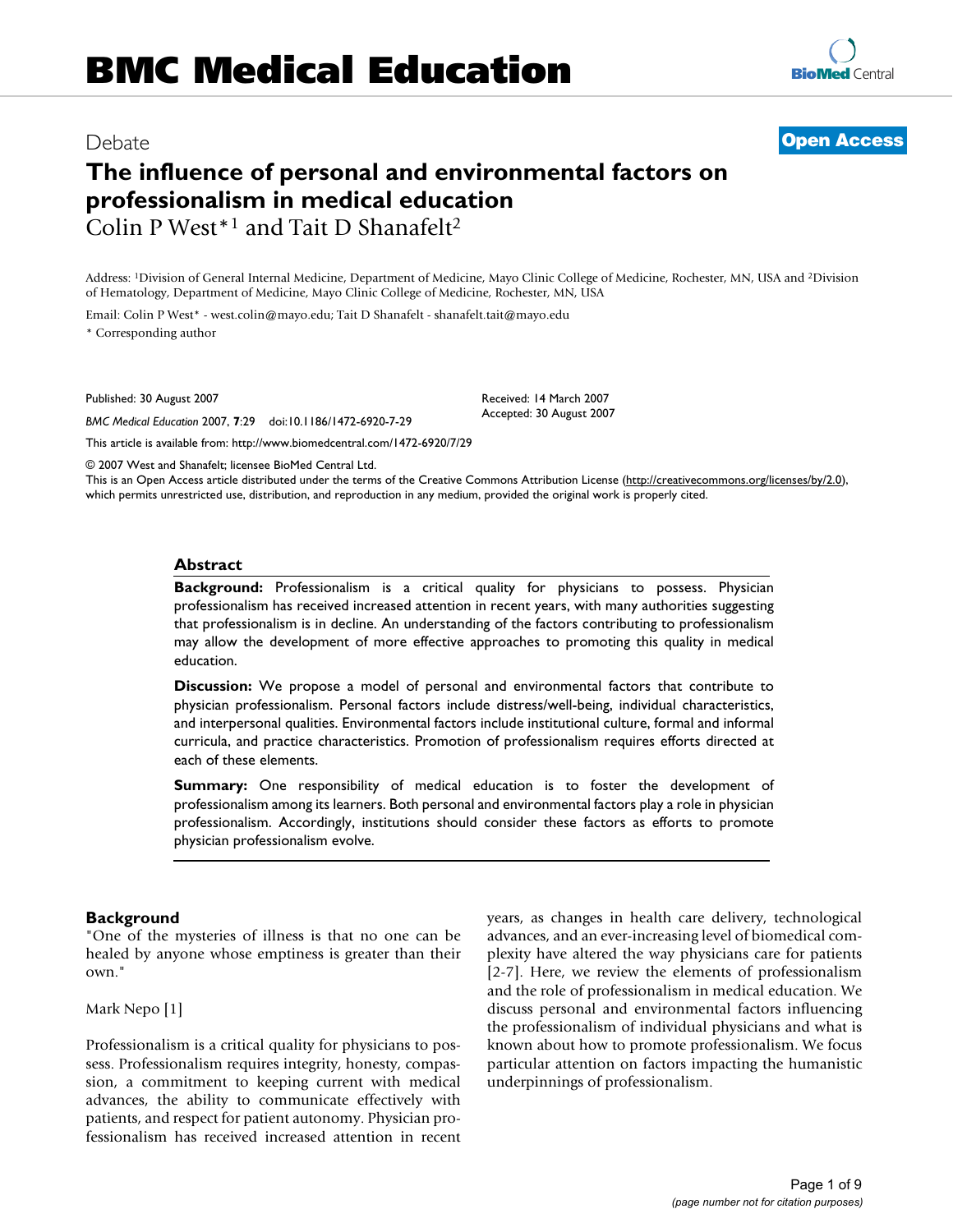#### *Professionalism: defining the elements*

The term 'professionalism' is derived from the Latin *professus*, meaning to have declared publicly [8]. Originally relating to an act of openly declaring or publicly claiming a religious belief or faith, this term has come to represent adherence to the values professed by individuals engaged in the practice of a specific discipline such as religion, law, or medicine. Despite the well-recognized importance of professionalism in the field of medicine, a precise definition of the values that comprise physician professionalism has proved elusive [9-13]. One comprehensive attempt to define physician professionalism is the Charter on Medical Professionalism, developed through a joint effort of the American Board of Internal Medicine, the European Federation of Internal Medicine, and the American College of Physicians [14]. This work identifies the primacy of patient welfare, patient autonomy, and social justice as the three core principles of professionalism in the field of medicine and proposes ten responsibilities individual physicians must uphold to embody this quality.

Other authors have more explicitly cited humanistic values including respect for others and empathy as additional elements of professionalism in medicine [4,7,9,10,13,15-23]. The term "empathy" refers to the ability to understand patients' perspectives of their experience and to effectively communicate this sense of understanding to provide support. These attributes have been shown to correlate with improved patient care and have been termed "the foundation of the patient-physician relationship" [[24], pg. 867]. Patient perceptions of physician empathy are intimately related to their overall satisfaction with their medical care and their ratings of physician professionalism [25-28]. A lack of empathy among physicians has also been found to predict poor clinical performance [29-31]. Thus, interpersonal aspects of professionalism are integral to professionalism as a whole.

### *The role of professionalism in medical education*

Several organizations involved in the accreditation of physicians and training programs have labored to promote physician professionalism. In 1995, the American Board of Internal Medicine published its Project Professionalism, an effort to define professionalism, raise awareness of its importance, and develop strategies for fostering and evaluating physician professionalism [17]. One year later, the American Association of Medical Colleges identified professionalism as a fundamental quality of physicians in its Medical School Objectives Project, a consensus statement formalizing the attributes required of all graduating U.S. medical students [18,32]. The Accreditation Council for Graduate Medical Education has also cited professionalism as one of six fundamental competencies all physicians in training must develop, and has mandated that

residency programs both train residents to be professional and measure resident development of this quality [19]. Other professional organizations have made similar proposals [33,34].

These widespread efforts emphasize the recognized importance of professionalism for physicians. This is underscored by research showing that professionalism impacts the quality of the medical care physicians provide as well as patients' satisfaction with their care [25]. To most effectively promote professionalism, an appreciation for the personal and professional factors that influence professional development is necessary.

## **Discussion**

## *Personal factors affecting professionalism*

Humanistic qualities, integrity, and strong work ethic are elements of the selection criteria for acceptance into medical school, and one would expect that students begin their medical training with great capacity for professionalism. Unfortunately, studies suggest that crucial elements of professionalism, including empathy and humanism, decline rather than develop during the medical school and residency training process [53-55]. As described below, this erosion of professionalism appears to be related in part to personal factors, including personal distress experienced during training, individual characteristics and personality traits, and interpersonal skills (Figure 1).

Although some degree of stress is a natural part of physician training and may promote a physician's ability to perform under pressure, it is increasingly recognized that many medical trainees and clinicians experience unhealthy levels of distress [56,57]. It has been suggested that the fundamental element of professionalism is that the interests of patients and society supercede physician self-interest [9], but physician distress is associated with a decrease in compassion and empathy [49,54,58-60]. This supports the intuitive concept that it is difficult for physicians to put the needs of others first while experiencing personal crisis.

In addition to the life stressors experienced by all individuals in society, physicians face a unique combination of profession-specific stressors including financial burdens related to tremendous educational debt, sleep deprivation, dealing with patient suffering and death, unrealistic patient expectations, and work-life imbalances related to limited control over their schedules (particularly during residency and fellowship training) [2,17,50,54]. Personality traits and learning style further influence how these factors affect individual physicians [63]. The stress caused by these factors can contribute to physician burnout, a syndrome of emotional exhaustion, depersonalization,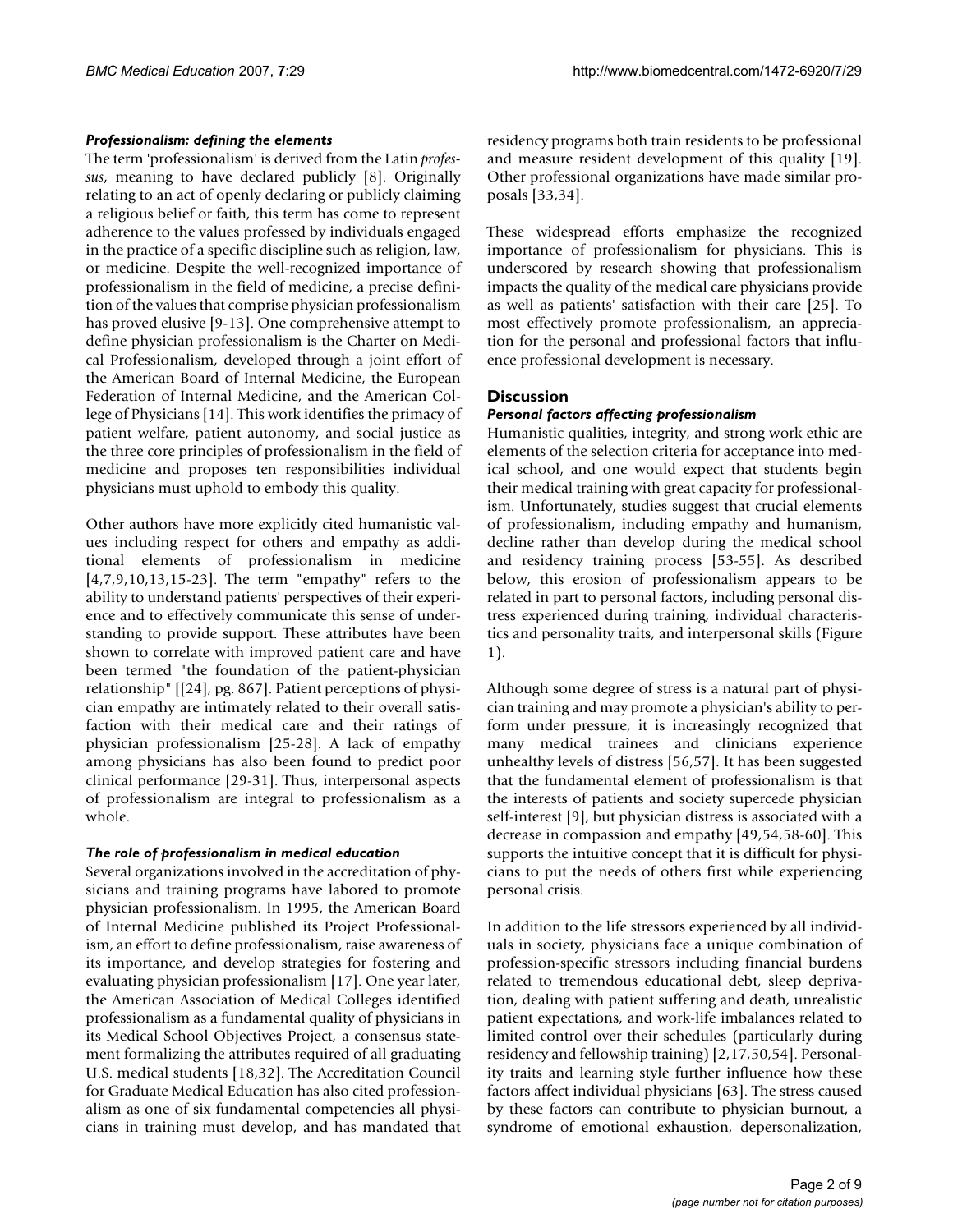



and a sense of low personal accomplishment that leads to decreased effectiveness at work [49,50,64-67]. Numerous studies indicate a link between burnout and erosion of physician professionalism [49,50,68,69], and imply that burnout contributes to suboptimal patient care practices [31,62]. Unfortunately, these studies also demonstrate that burnout is common in physicians at all levels of training and practice, from medical students to department chairs [70,71]. Particularly high levels of burnout are observed among resident physicians [31,62], which may contribute to the "culture of cynicism" observed in supervising residents by medical students and interns.

This growing body of evidence suggests that the concept that professionalism inherently requires placing patient needs before those of the physician is valid only within a limited context, and that carrying this principle to the extreme (i.e., to the point that the physician becomes personally depleted) actually undermines professionalism. Consistent with this premise, a small but increasing literature suggests that promoting enhanced well-being in physicians may enhance their ability to provide compassionate care to patients [50,58,60,72]. For example, the patients of physicians with high job satisfaction are more satisfied with their medical care, perhaps relating to better communication and/or more empathy [58]. Research directly measuring physician well-being and empathy with validated survey tools has also implied that increased well-being may enhance and promote empathy [60].

Physicians, however, often fail to appreciate the relationship between their personal well-being and the care they provide. For example, when asked to list attributes associated with professionalism, residents in one study rated "balance between personal and professional life" last among 28 reported characteristics [73], despite numerous reports demonstrating that such balance is essential to prevent burnout and its negative effects on patient care, empathy, and professionalism [66,67].

Recognition that physician distress negatively impacts both physician and patient has led to several recent reforms in the physician training process, including regulation of trainee duty hours [74-76]. These reforms have sparked spirited debate regarding their potential effects on resident professionalism [16,77-83]. Many authors contend that spending fewer consecutive and total hours with patients will lead to a decline in professionalism. Others argue that the historical systems of training are conceptually flawed, and recommend a reassessment of how we balance patient care, education, and personal well-being during physician training. Although some have suggested that these differences of opinion represent a generational divide [16], at the heart of the issue are attitudes concerning the role of physicians' personal health and well-being in professional development and quality of patient care.

A process model that further defines the relationships among empathy, well-being, patient care, and profession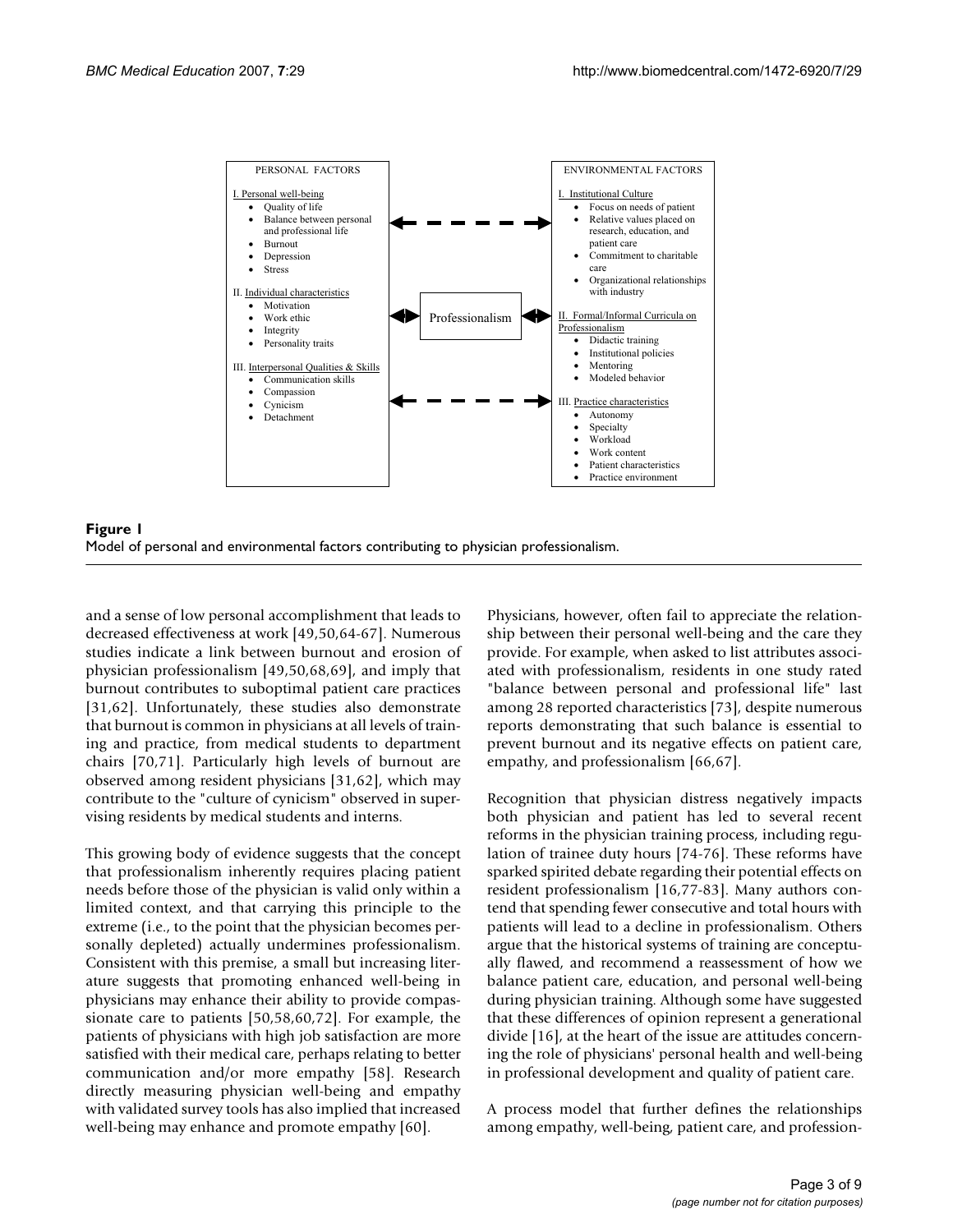alism has been described by Larson and Yao [84]. In this model, empathy is likened to emotional labor, requiring both internal and external emotion management. Deliberate modulation of external emotions by physicians, or so-called "surface acting", may improve patient perceptions of empathy and professionalism. The guiding of physician behavior by internal emotions, or "deep acting", may allow the development of more substantial connections and true "empathic engagement" with patients [85]. Ultimately, the energy physicians can devote to emotional labor is a finite resource. Personal renewal through mindful practice and nurturing of personal interests and relationships can minimize the risk of internalizing patient distress that is inherent in establishing close emotional ties with patients [86]. The interactions among these factors illustrate the importance of attention to the personal needs of both patient and physician to maximize professionalism.

#### *Environmental factors affecting professionalism*

In addition to personal factors, a number of organizational, environmental, and societal factors shape the culture of the medical profession and profoundly influence the professionalism of individual physicians [5,87]. These factors include institutional customs, the formal and informal curricula, and characteristics of the practice environment such as workload, specialty, practice setting, patient characteristics, and malpractice concerns [61,62] (Figure 1).

Institutional efforts to foster professionalism include mentoring programs, formal training in biomedical ethics, and institutionally supported volunteer experiences. Unfortunately, despite the many virtues of the current system of medical education a "gradual disintegration of the education community" [[4], pg. 610] has been recognized, and may result in a shortage of effective role models for physicians in training and modeling of undesirable behaviors that greatly impact the professionalism of trainees and faculty [88].

The perceived erosion of institutional commitment to professionalism among academic medical centers has in part been attributed to a number of financial and regulatory challenges that threaten traditional academic values. Historically, academic centers have relied upon reimbursement rates commensurate with the high quality, highly specialized services they provide. Increasingly, however, teaching institutions find it difficult to secure the compensation necessary to maintain their academic missions. Because patient care costs at academic centers are typically higher than at other centers as a result of greater patient complexity and increased demands for charitable care, these centers are at particular risk [89-92]. Additionally, while trainee duty hours have been reduced,

few academic centers have the financial means to hire additional providers to complete the work previously performed by residents and fellows. At many centers, this has resulted in increased clinical demands on academic faculty, threatening the time they can devote to medical education and academic research and undermining their ability to serve as role models for physicians in training.

The financial pressures created by decreased government funding of research and education, increasing patient care costs, and decreased reimbursement for medical care have also led many academic medical centers to pursue greater collaborations with industry [89,93]. While academic medical centers and industry share a common goal of advancing the science of medicine, their motives for this pursuit can at times differ markedly (i.e., science to achieve profit versus science to enhance the public good). This can lead to potentially significant conflicts of interest for academic institutions and their faculty, shifting priorities away from education and patient-centered care. Most institutions take great care to foster an environment of professionalism for their faculty by developing specific policies governing such relationships to minimize conflicts of interest [94]. Despite these efforts, numerous studies have demonstrated that relationships between academia and industry may result in adverse events such as data-withholding and selective publication of results [89,94-99]. Such occurrences represent a violation of the public trust and are inconsistent with professionalism. These relationships illustrate the impact organizational factors may have on professionalism.

Direct marketing to faculty and physicians in training by the pharmaceutical industry represents another environmental threat to professionalism. While gifts from industry to individual physicians or academic centers are often portrayed as inconsequential promotional activities, they establish an implicit relationship between medicine and industry with associated *quid pro quo* obligations [100]. Clinicians typically deny that such marketing and gifts influence their prescribing behaviors, but there is substantial evidence to the contrary [100-102]. Despite the fact that they accept these gifts, many physicians believe that pharmaceutical representatives prioritize product promotion above patient welfare and may even exercise unethical practices to promote their products [101]. Nevertheless, academic medical centers routinely allow pharmaceutical marketing directly to medical students and residents. Nearly all medical students report being asked or required by supervising faculty to attend industry-sponsored functions [102], suggesting that institutional policies regarding conflicts of interest are often not well integrated into clinician behaviors. Such competing influences on professional development can be confusing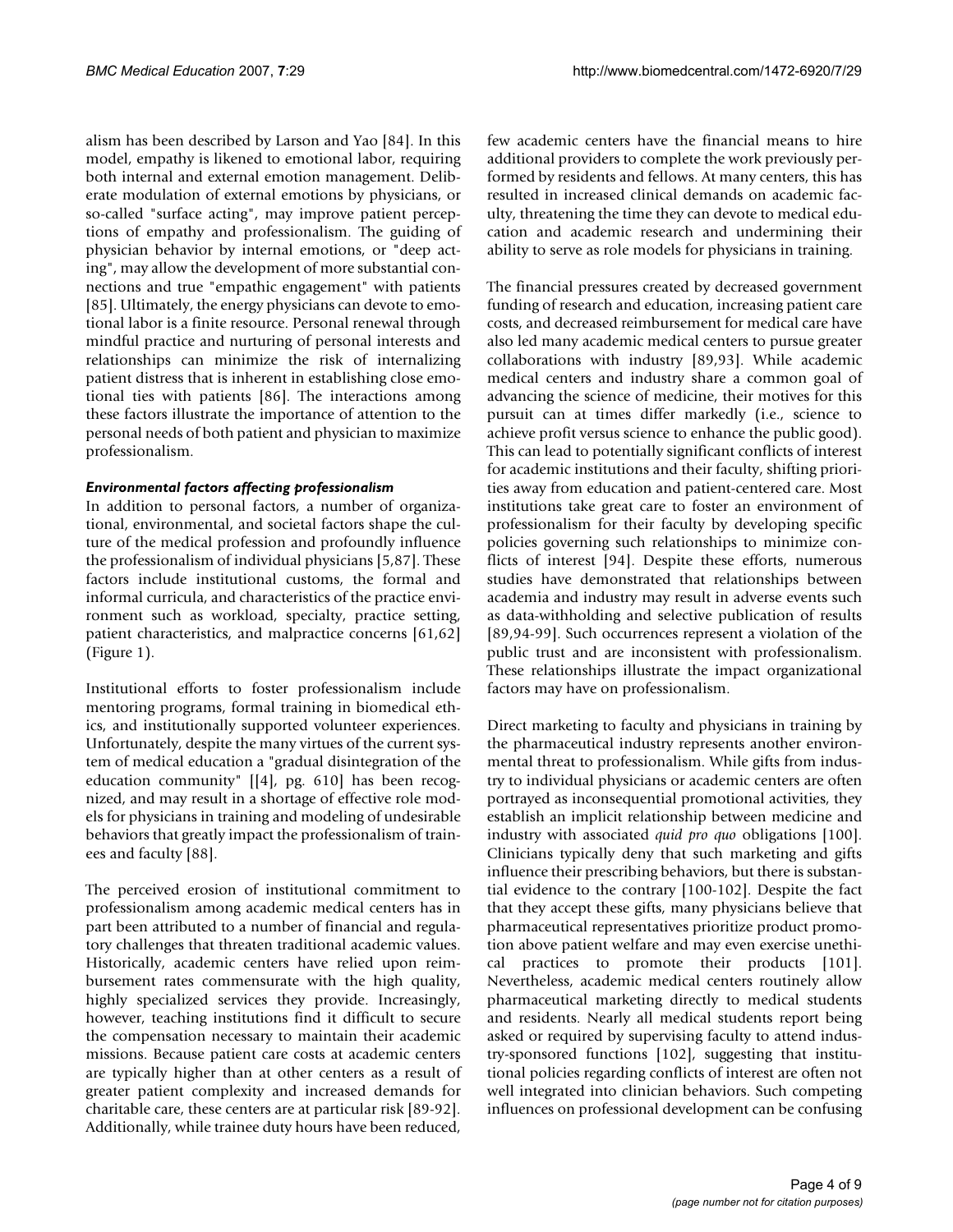for trainees, who are faced daily with mixed messages regarding professional values.

In fact, trainees report that the values exhibited by their teachers and institutions directly impact their own professionalism [35,39]. Unfortunately, a significant percentage of physicians and medical students are dissatisfied with their formal training in professionalism and report experiencing a culture of cynicism during training [7,103-107]. A majority of students and residents report witnessing peers and supervising physicians refer to patients and colleagues in a derogatory manner, and also report being personally mistreated by peers, educators, and patients [4,108-111]. Perhaps related to these experiences, multiple studies have found that humanistic attitudes, particularly empathy, decline throughout medical school and residency training and that levels of anger and depression increase [53-55,110,112].

These observations emphasize the important roles of the "formal", "informal", and "hidden" curricula in how physicians develop and maintain professionalism [7,105,106]. Hafferty has defined the formal curriculum as "the stated, intended, and formally offered and endorsed curriculum", the informal curriculum as "an unscripted, predominantly ad hoc, and highly interpersonal form of teaching and learning that takes place among and between faculty and students", and the hidden curriculum as "a set of influences that function at the level of organizational structure and culture" [[106], pg. 404]. The informal and hidden curricula teach professionalism through modeled behaviors and organizational cultures which, unfortunately, often stand in stark contrast to the conduct promoted in formal professionalism coursework. The influence of these curricula on professionalism in medicine is insidious but powerful. The disconnect between the formal and informal/hidden curricula further confuses current and future clinicians and can promote cynicism, since students and physicians learn that the ideals espoused during training do not match the realities seen in daily practice among their peers and role models [7]. Academic medical centers and training programs must respond to these issues if they are to effectively revive a culture of professionalism for physicians in training  $[6,113-115]$  $[6,113-115]$  $[6,113-115]$ .

### *Promoting professionalism*

While nearly all U.S. medical schools now have some form of professionalism curriculum, how best to promote and evaluate professionalism is unclear [35,36]. A number of methods to foster professionalism in students and residents have been proposed, including formal coursework in ethics and humanism, development of faculty role models, mentoring of both students and faculty, requiring trainees to participate in the delivery of charitable care and community service, focused precepting in humanism, and providing opportunities for personal and shared reflection among physicians in training [4,20,33,34,37-42]. These efforts largely reflect the belief that professionalism is a characteristic that cannot be instilled effectively without the direct participation of the learner. Reports on the application of these techniques have been primarily descriptive in nature. Although they do not provide definitive evidence of effectiveness, the face validity of these approaches is sufficient to argue for their continued application while research aimed at delineating the most useful methods continues.

It should also be noted that efforts to measure the impact of these approaches have been limited by the fact that the best way to evaluate professionalism among physicians is unknown. A number of methods to measure professionalism have been described, including self-rating, peer and supervisor review, patient assessment, standardized patient encounters (e.g., Objective Structured Clinical Examinations and Standardized Patients), written examinations, response to clinical vignettes, survey tools, and portfolio development [4,10,20,33,38,43-46,116,117]. Other unique proposals include the use of "humanism connoisseurs" to provide specialized evaluation of professionalism [47].

The appropriateness of each of the above approaches to teach and assess professionalism likely varies by clinical setting, and has been the subject of several recent reviews [10,44,45,48]. To date, however, few strategies for teaching or assessment of professionalism satisfy basic criteria for content validity, reliability, and feasibility [48], and this remains an active area of medical education research.

Many recommendations for restoring and maintaining the ideals of medical professionalism have been made [4,6,7,13,15,20,33,40,61,114,118]. These have focused in large part on the importance of effective role models, and have emphasized integrated, interdisciplinary curricula for professionalism education rather than purely lecturebased approaches. Organizational reforms to support professionalism both in word and deed are necessary, including efforts to promote a culture of caring rather than informal and hidden curricula that model cynicism. Efforts to promote and support the personal well-being of physicians are crucial [50], and could be enhanced by emphasizing our responsibility to care not just for our patients but also for ourselves and for our colleagues.

For example, prioritizing values in support of relationships, self-care, and rational work limits is likely to promote physician well-being [49,119-121]. Approaches that foster self-awareness and reflection, including Balint groups, may also be helpful [85,119,122,123]. Organiza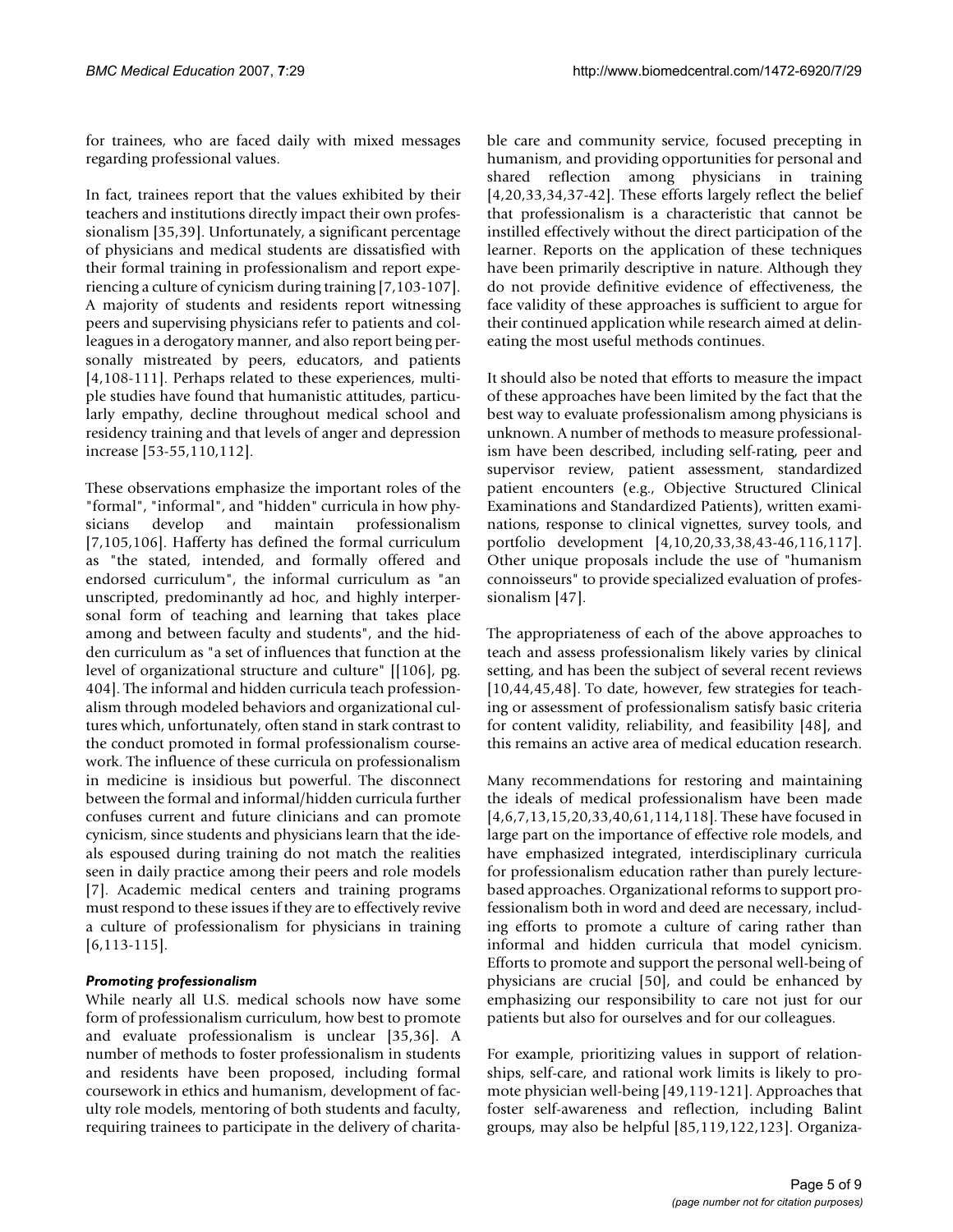tional efforts should be directed at supporting these goals, promoting work-life balance, and maximizing workplace autonomy [50].

Efforts to promote professionalism must also consider the impact of the practice environment on the professionalism of individual physicians. Organizational policies guide physicians as they navigate the many challenges to professionalism that are part of modern medical practice. Medical institutions must remain committed to societal needs including charitable care, just allocation of resources, and avoidance of conflicts of interest. Government funding for research, education, and patient care must ensure that the commitment of medical centers to core professional values does not compromise financial viability and necessitate relationships that conflict with these values.

Institutional principles consistent with the ideals of professionalism serve as visible rebuttals to the informal and hidden curricula from which so many students and physicians learn their professional behavior. Such principles should not be mere slogans but must accurately reflect the culture of care institutions seek to promote. Medical leadership has a particular duty to protect junior learners from negative influences during the formative period of their professional development [124,125]. Academic medical centers must make an honest appraisal of what messages are being conveyed to medical students and residents via the hidden curriculum at their institution. Where necessary, re-training of faculty and senior residents may help redirect a culture of cynicism toward a humanistic environment of mutual support in which compassion and professionalism may thrive.

We believe the concept that caring for the patient and society above caring for oneself is sustainable only within the context of appropriate limits and attention to physicians' personal needs. Physicians are themselves therapeutic instruments that require maintenance and renewal to remain effective [122,126,127]. Substantial evidence now demonstrates that a physician's ability to empathically care for patients in fact depends in large part on the physician's ability to care for himself or herself [49,60,62]. As such, the compassion and emotional investment physicians have to offer their patients are limited resources that must be replenished. Without such renewal, continued personal sacrifice is likely to lead to emotional depletion, depersonalization, and cynicism. As discussed above, efforts to promote professionalism must take into account the importance of both personal and organizational/environmental influences, and must be crafted with an understanding of the relationships among these influences.

### **Summary**

Medical professionalism has come under increasing scrutiny in recent years, with many authorities suggesting that the professional attributes of physicians are in decline. Multiple factors, both personal and organizational, influence the professionalism of individual physicians.

As a profession, we must improve recognition of the relationship of physician self-care to our ability to care for patients. This should not be seen as conflicting with the primacy of patient welfare, but rather as a necessary process to preserve and enhance our ability to meet the needs of our patients. Several authors have called for an increasing commitment to self-awareness and personal health, and we join them in rejecting a false concept of professionalism that results in personal distress [6,16,39,51,128].

Despite a mandate by the Joint Commission on Accreditation of Healthcare Organizations that hospitals have processes to promote physician wellness [129], the literature provides little guidance as to how to accomplish this effectively [50,122,130]. Additional research in this area is needed if we are to recapture and enhance physician professionalism. Further research into physician wellness promotion strategies is required, and outcome studies are necessary to evaluate the impact of these strategies on both personal well-being and elements of physician professionalism.

Environmental influences also play an integral role in professionalism. Modeling of and support for desirable behaviors in the informal and hidden curricula should support the formal curriculum for professionalism. Improving the concordance among these curricula would be expected to result in a work environment more conducive to the professional attributes society and we ourselves expect of physicians.

The goal of the medical professional is the care of patients. To do so in a compassionate and empathic manner requires that physicians themselves be well. Accordingly, decisions at both the individual and institutional level made without consideration for both the patient and the physician ultimately serve neither. In the end, the best interests of the patient and the physician cannot be separated if we wish physicians to be effective healers.

### **Competing interests**

The author(s) declare that they have no competing interests.

## **Authors' contributions**

CW contributed to the conception of this paper and wrote the manuscript. TS contributed to the conception of this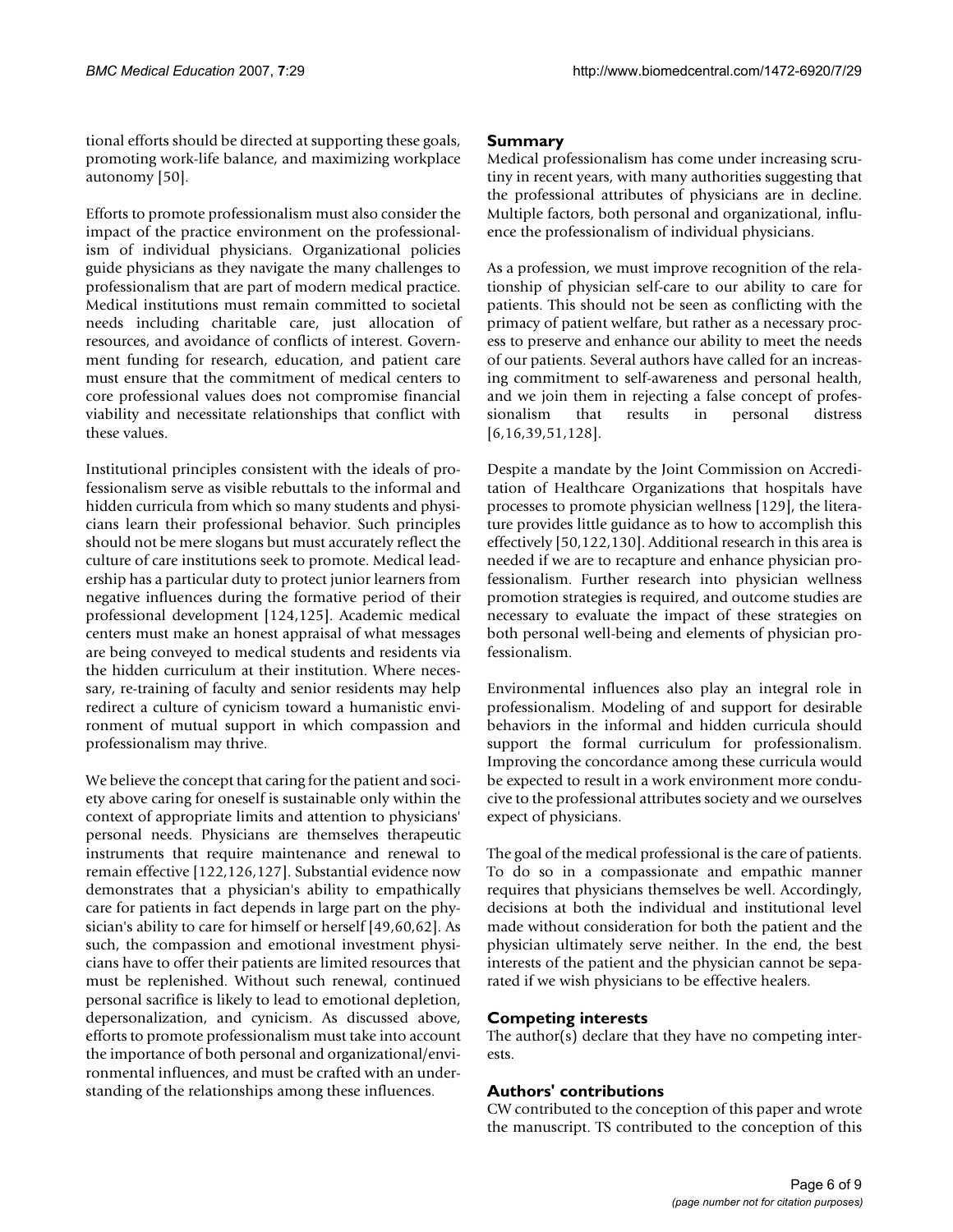paper and participated in detailed revision of the manuscript. Both CW and TS read and approved the final manuscript.

#### **Acknowledgements**

We wish to thank the Mayo Clinic Department of Medicine Program in Professionalism and Dr. Paul S. Mueller for his thoughtful review of an earlier draft of this manuscript.

#### **References**

- 1. Nepo M: *Surviving Has Made Me Crazy* Fort Lee, NJ: CavanKerry Press; 2007:95.
- Mann KV, Ruedy J, Millar N, Andreou P: [Achievement of non-cog](http://www.ncbi.nlm.nih.gov/entrez/query.fcgi?cmd=Retrieve&db=PubMed&dopt=Abstract&list_uids=15612899)**nitive goals of undergraduate medical education: percep[tions of medical students, residents, faculty and other health](http://www.ncbi.nlm.nih.gov/entrez/query.fcgi?cmd=Retrieve&db=PubMed&dopt=Abstract&list_uids=15612899) [professionals.](http://www.ncbi.nlm.nih.gov/entrez/query.fcgi?cmd=Retrieve&db=PubMed&dopt=Abstract&list_uids=15612899)** *Med Educ* 2005, **39:**40-48.
- 3. Cruess RL, Cruess SR, Johnston SE: **[Professionalism: an ideal to](http://www.ncbi.nlm.nih.gov/entrez/query.fcgi?cmd=Retrieve&db=PubMed&dopt=Abstract&list_uids=10963262) [be sustained.](http://www.ncbi.nlm.nih.gov/entrez/query.fcgi?cmd=Retrieve&db=PubMed&dopt=Abstract&list_uids=10963262)** *Lancet* 2000, **356:**156-159.
- 4. Reynolds PP: **[Reaffirming professionalism through the educa](http://www.ncbi.nlm.nih.gov/entrez/query.fcgi?cmd=Retrieve&db=PubMed&dopt=Abstract&list_uids=8117001)[tion community.](http://www.ncbi.nlm.nih.gov/entrez/query.fcgi?cmd=Retrieve&db=PubMed&dopt=Abstract&list_uids=8117001)** *Ann Intern Med* 1994, **120:**609-614.
- 5. Barondess JA: **[Medicine and professionalism.](http://www.ncbi.nlm.nih.gov/entrez/query.fcgi?cmd=Retrieve&db=PubMed&dopt=Abstract&list_uids=12546604)** *Arch Intern Med* 2003, **163:**145-149.
- 6. Coulehan J: **[Viewpoint: today's professionalism: engaging the](http://www.ncbi.nlm.nih.gov/entrez/query.fcgi?cmd=Retrieve&db=PubMed&dopt=Abstract&list_uids=16186604) [mind but not the heart.](http://www.ncbi.nlm.nih.gov/entrez/query.fcgi?cmd=Retrieve&db=PubMed&dopt=Abstract&list_uids=16186604)** *Acad Med* 2005, **80:**892-898.
- 7. Inui TS: *A Flag in the Wind: Educating for Professionalism in Medicine* Washington, DC: Association of American Medical Colleges; 2003.
- 8. Onions CT, (Ed): *The Oxford dictionary of English etymology* Oxford: Clarendon Press; 1966.
- 9. Swick HM: **[Toward a normative definition of medical profes](http://www.ncbi.nlm.nih.gov/entrez/query.fcgi?cmd=Retrieve&db=PubMed&dopt=Abstract&list_uids=10875505)[sionalism.](http://www.ncbi.nlm.nih.gov/entrez/query.fcgi?cmd=Retrieve&db=PubMed&dopt=Abstract&list_uids=10875505)** *Acad Med* 2000, **75:**612-616.
- 10. Arnold L: **[Assessing professional behavior: yesterday, today,](http://www.ncbi.nlm.nih.gov/entrez/query.fcgi?cmd=Retrieve&db=PubMed&dopt=Abstract&list_uids=12063194) [and tomorrow.](http://www.ncbi.nlm.nih.gov/entrez/query.fcgi?cmd=Retrieve&db=PubMed&dopt=Abstract&list_uids=12063194)** *Acad Med* 2002, **77:**502-515.
- 11. Miettinen OS, Flegel KM: **[Elementary concepts of medicine: X.](http://www.ncbi.nlm.nih.gov/entrez/query.fcgi?cmd=Retrieve&db=PubMed&dopt=Abstract&list_uids=12895153) [Being a good doctor: professionalism.](http://www.ncbi.nlm.nih.gov/entrez/query.fcgi?cmd=Retrieve&db=PubMed&dopt=Abstract&list_uids=12895153)** *J Eval Clin Pract* 2003, **9:**341-343.
- 12. Miettinen OS, Flegel KM: **[Professionalism in medicine.](http://www.ncbi.nlm.nih.gov/entrez/query.fcgi?cmd=Retrieve&db=PubMed&dopt=Abstract&list_uids=12895156)** *J Eval Clin Pract* 2003, **9:**353-356.
- 13. Cruess SR, Cruess RL: **[Professionalism must be taught.](http://www.ncbi.nlm.nih.gov/entrez/query.fcgi?cmd=Retrieve&db=PubMed&dopt=Abstract&list_uids=9448538)** *BMJ* 1997, **315:**1674-1677.
- 14. ABIM Foundation. American Board of Internal Medicine. ACP-ASIM Foundation. American College of Physicians-American Society of Internal Medicine. European Federation of Internal Medicine: **[Medi](http://www.ncbi.nlm.nih.gov/entrez/query.fcgi?cmd=Retrieve&db=PubMed&dopt=Abstract&list_uids=11827500)[cal professionalism in the new millennium: a physician char](http://www.ncbi.nlm.nih.gov/entrez/query.fcgi?cmd=Retrieve&db=PubMed&dopt=Abstract&list_uids=11827500)[ter.](http://www.ncbi.nlm.nih.gov/entrez/query.fcgi?cmd=Retrieve&db=PubMed&dopt=Abstract&list_uids=11827500)** *Ann Intern Med* 2002, **136:**243-246.
- 15. Hilton SR, Slotnick HB: **[Proto-professionalism: how profession](http://www.ncbi.nlm.nih.gov/entrez/query.fcgi?cmd=Retrieve&db=PubMed&dopt=Abstract&list_uids=15612901)[alism occurs across the continuum of medical education.](http://www.ncbi.nlm.nih.gov/entrez/query.fcgi?cmd=Retrieve&db=PubMed&dopt=Abstract&list_uids=15612901)** *Med Educ* 2005, **39:**58-65.
- 16. Smith LG: **[Medical professionalism and the generation gap.](http://www.ncbi.nlm.nih.gov/entrez/query.fcgi?cmd=Retrieve&db=PubMed&dopt=Abstract&list_uids=15808146)** *Am J Med* 2005, **118:**439-442.
- 17. **American Board of Internal Medicine: Project professionalism** [\[http://www.abim.org/resources/publications/professional](http://www.abim.org/resources/publications/professionalism.pdf) [ism.pdf\]](http://www.abim.org/resources/publications/professionalism.pdf)
- 18. **Association of American Medical Colleges. Report I. Learning Objectives for Medical Student Education: Guidelines for Medical Schools** [[http://www.aamc.org/meded/msop/msop1.pdf\]](http://www.aamc.org/meded/msop/msop1.pdf)
- 19. **Accreditation Council for Graduate Medical Education Outcome Project** [<http://www.acgme.org/Outcome/>]
- 20. Gordon J: **[Fostering students' personal and professional devel](http://www.ncbi.nlm.nih.gov/entrez/query.fcgi?cmd=Retrieve&db=PubMed&dopt=Abstract&list_uids=12654119)[opment in medicine: a new framework for PPD.](http://www.ncbi.nlm.nih.gov/entrez/query.fcgi?cmd=Retrieve&db=PubMed&dopt=Abstract&list_uids=12654119)** *Med Educ* 2003, **37:**341-349.
- 21. Mangione S, Kane GC, Caruso JW, Gonnella JS, Nasca TJ, Hojat M: **[Assessment of empathy in different years of internal medi](http://www.ncbi.nlm.nih.gov/entrez/query.fcgi?cmd=Retrieve&db=PubMed&dopt=Abstract&list_uids=12193318)[cine training.](http://www.ncbi.nlm.nih.gov/entrez/query.fcgi?cmd=Retrieve&db=PubMed&dopt=Abstract&list_uids=12193318)** *Med Teach* 2002, **24:**370-373.
- 22. Rowley BD, Baldwin DC Jr, Bay RC, Cannula M: **[Can professional](http://www.ncbi.nlm.nih.gov/entrez/query.fcgi?cmd=Retrieve&db=PubMed&dopt=Abstract&list_uids=10986983) [values be taught? A look at residency training.](http://www.ncbi.nlm.nih.gov/entrez/query.fcgi?cmd=Retrieve&db=PubMed&dopt=Abstract&list_uids=10986983)** *Clin Orthop* 2000, **378:**110-114.
- 23. Reiser SJ, Banner RS: **[The Charter on Medical Professionalism](http://www.ncbi.nlm.nih.gov/entrez/query.fcgi?cmd=Retrieve&db=PubMed&dopt=Abstract&list_uids=12755558) [and the limits of medical power.](http://www.ncbi.nlm.nih.gov/entrez/query.fcgi?cmd=Retrieve&db=PubMed&dopt=Abstract&list_uids=12755558)** *Ann Intern Med* 2003, **138:**844-846.
- 24. Rosenow EC 3rd: **[Recertifying in the art of medicine: what I](http://www.ncbi.nlm.nih.gov/entrez/query.fcgi?cmd=Retrieve&db=PubMed&dopt=Abstract&list_uids=10943246) [would tell young physicians.](http://www.ncbi.nlm.nih.gov/entrez/query.fcgi?cmd=Retrieve&db=PubMed&dopt=Abstract&list_uids=10943246)** *Mayo Clin Proc* 2000, **75:**865-868.
- 25. Katic M, Budak A, Ivankovic D, Mastilica M, Lazik D, Babic-Banaszak A, Matkovic V: **[Patients' views on the professional behaviour of](http://www.ncbi.nlm.nih.gov/entrez/query.fcgi?cmd=Retrieve&db=PubMed&dopt=Abstract&list_uids=11145627) [family physicians.](http://www.ncbi.nlm.nih.gov/entrez/query.fcgi?cmd=Retrieve&db=PubMed&dopt=Abstract&list_uids=11145627)** *Fam Pract* 2001, **18:**42-47.
- 26. Wensing M, Jung HP, Mainz J, Olesen F, Grol R: **[A systematic](http://www.ncbi.nlm.nih.gov/entrez/query.fcgi?cmd=Retrieve&db=PubMed&dopt=Abstract&list_uids=9823053) review of the literature on patient priorities for general [practice care. Part 1: Description of the research domain.](http://www.ncbi.nlm.nih.gov/entrez/query.fcgi?cmd=Retrieve&db=PubMed&dopt=Abstract&list_uids=9823053)** *Soc Sci Med* 1998, **47:**1573-1588.
- 27. Beckman HB, Markakis KM, Suchman AL, Frankel RM: **[The doctor](http://www.ncbi.nlm.nih.gov/entrez/query.fcgi?cmd=Retrieve&db=PubMed&dopt=Abstract&list_uids=8002688)[patient relationship and malpractice. Lessons from plaintiff](http://www.ncbi.nlm.nih.gov/entrez/query.fcgi?cmd=Retrieve&db=PubMed&dopt=Abstract&list_uids=8002688) [depositions.](http://www.ncbi.nlm.nih.gov/entrez/query.fcgi?cmd=Retrieve&db=PubMed&dopt=Abstract&list_uids=8002688)** *Arch Intern Med* 1994, **154:**1365-1370.
- 28. Falvo DR, Smith JK: **[Assessing residents' behavioral science](http://www.ncbi.nlm.nih.gov/entrez/query.fcgi?cmd=Retrieve&db=PubMed&dopt=Abstract&list_uids=6886650) [skills: patients' views of physician-patient interaction.](http://www.ncbi.nlm.nih.gov/entrez/query.fcgi?cmd=Retrieve&db=PubMed&dopt=Abstract&list_uids=6886650)** *J Fam Pract* 1983, **17:**479-483.
- 29. Hojat M, Gonnella JS, Nasca TJ, Mangione S, Vergare M, Magee M: **[Physician empathy: definition, components, measurement,](http://www.ncbi.nlm.nih.gov/entrez/query.fcgi?cmd=Retrieve&db=PubMed&dopt=Abstract&list_uids=12202278) [and relationship to gender and specialty.](http://www.ncbi.nlm.nih.gov/entrez/query.fcgi?cmd=Retrieve&db=PubMed&dopt=Abstract&list_uids=12202278)** *Am J Psychiatry* 2002, **159:**1563-1569.
- 30. Colliver JA, Willis MS, Robbs RS, Cohen DS, Swartz MH: **Assessment of empathy in a standardized-patient examination.** *Teach Learn Med* 1998, **10:**8-11.
- 31. West CP, Huschka MM, Novotny PJ, Sloan JA, Kolars JC, Habermann TM, Shanafelt TD: **[Association of perceived medical errors](http://www.ncbi.nlm.nih.gov/entrez/query.fcgi?cmd=Retrieve&db=PubMed&dopt=Abstract&list_uids=16954486) [with resident distress and empathy: a prospective longitudi](http://www.ncbi.nlm.nih.gov/entrez/query.fcgi?cmd=Retrieve&db=PubMed&dopt=Abstract&list_uids=16954486)[nal study.](http://www.ncbi.nlm.nih.gov/entrez/query.fcgi?cmd=Retrieve&db=PubMed&dopt=Abstract&list_uids=16954486)** *JAMA* 2006, **296:**1071-1078.
- 32. Anonymous: **[Learning objectives for medical student educa](http://www.ncbi.nlm.nih.gov/entrez/query.fcgi?cmd=Retrieve&db=PubMed&dopt=Abstract&list_uids=9934288)[tion – guidelines for medical schools: report I of the Medical](http://www.ncbi.nlm.nih.gov/entrez/query.fcgi?cmd=Retrieve&db=PubMed&dopt=Abstract&list_uids=9934288) [School Objectives Project.](http://www.ncbi.nlm.nih.gov/entrez/query.fcgi?cmd=Retrieve&db=PubMed&dopt=Abstract&list_uids=9934288)** *Acad Med* 1999, **74:**13-18.
- 33. Shrank WH, Reed VA, Jernstedt GC: **[Fostering professionalism in](http://www.ncbi.nlm.nih.gov/entrez/query.fcgi?cmd=Retrieve&db=PubMed&dopt=Abstract&list_uids=15242476) [medical education: a call for improved assessment and](http://www.ncbi.nlm.nih.gov/entrez/query.fcgi?cmd=Retrieve&db=PubMed&dopt=Abstract&list_uids=15242476) [meaningful incentives.](http://www.ncbi.nlm.nih.gov/entrez/query.fcgi?cmd=Retrieve&db=PubMed&dopt=Abstract&list_uids=15242476)** *J Gen Intern Med* 2004, **19:**887-892.
- 34. Klein EJ, Jackson JC, Kratz L, Marcuse EK, McPhillips HA, Shugerman RP, Watkins S, Stapleton FB: **[Teaching professionalism to resi](http://www.ncbi.nlm.nih.gov/entrez/query.fcgi?cmd=Retrieve&db=PubMed&dopt=Abstract&list_uids=12525406)[dents.](http://www.ncbi.nlm.nih.gov/entrez/query.fcgi?cmd=Retrieve&db=PubMed&dopt=Abstract&list_uids=12525406)** *Acad Med* 2003, **78:**26-34.
- 35. Swick HM, Szenas P, Danoff D, Whitcomb ME: **[Teaching profes](http://www.ncbi.nlm.nih.gov/entrez/query.fcgi?cmd=Retrieve&db=PubMed&dopt=Abstract&list_uids=10478688)[sionalism in undergraduate medical education.](http://www.ncbi.nlm.nih.gov/entrez/query.fcgi?cmd=Retrieve&db=PubMed&dopt=Abstract&list_uids=10478688)** *JAMA* 1999, **282:**830-832.
- 36. Kao A, Lim M, Spevick J, Barzansky B: **[Teaching and evaluating](http://www.ncbi.nlm.nih.gov/entrez/query.fcgi?cmd=Retrieve&db=PubMed&dopt=Abstract&list_uids=12952994) [students' professionalism in US medical schools, 2002–2003.](http://www.ncbi.nlm.nih.gov/entrez/query.fcgi?cmd=Retrieve&db=PubMed&dopt=Abstract&list_uids=12952994)** *JAMA* 2003, **290:**1151-1152.
- 37. Gracey CF, Haidet P, Branch WT, Weissmann P, Kern DE, Mitchell G, Frankel R, Inui T: **[Precepting humanism: strategies for fos](http://www.ncbi.nlm.nih.gov/entrez/query.fcgi?cmd=Retrieve&db=PubMed&dopt=Abstract&list_uids=15618087)[tering the human dimensions of care in ambulatory settings.](http://www.ncbi.nlm.nih.gov/entrez/query.fcgi?cmd=Retrieve&db=PubMed&dopt=Abstract&list_uids=15618087)** *Acad Med* 2005, **80:**21-28.
- 38. Benbassat J, Baumal R: **[What is empathy, and how can it be pro](http://www.ncbi.nlm.nih.gov/entrez/query.fcgi?cmd=Retrieve&db=PubMed&dopt=Abstract&list_uids=15326005)[moted during clinical clerkships?](http://www.ncbi.nlm.nih.gov/entrez/query.fcgi?cmd=Retrieve&db=PubMed&dopt=Abstract&list_uids=15326005)** *Acad Med* 2004, **79:**832-839.
- 39. Markakis KM, Beckman HB, Suchman AL, Frankel RM: **[The path to](http://www.ncbi.nlm.nih.gov/entrez/query.fcgi?cmd=Retrieve&db=PubMed&dopt=Abstract&list_uids=10693844) [professionalism: cultivating humanistic values and attitudes](http://www.ncbi.nlm.nih.gov/entrez/query.fcgi?cmd=Retrieve&db=PubMed&dopt=Abstract&list_uids=10693844) [in residency training.](http://www.ncbi.nlm.nih.gov/entrez/query.fcgi?cmd=Retrieve&db=PubMed&dopt=Abstract&list_uids=10693844)** *Acad Med* 2000, **75:**141-150.
- 40. Wear D, Castellani B: **[The development of professionalism:](http://www.ncbi.nlm.nih.gov/entrez/query.fcgi?cmd=Retrieve&db=PubMed&dopt=Abstract&list_uids=10875504) [curriculum matters.](http://www.ncbi.nlm.nih.gov/entrez/query.fcgi?cmd=Retrieve&db=PubMed&dopt=Abstract&list_uids=10875504)** *Acad Med* 2000, **75:**602-611.
- 41. Stephenson A, Higgs R, Sugarman J: **[Teaching professional devel](http://www.ncbi.nlm.nih.gov/entrez/query.fcgi?cmd=Retrieve&db=PubMed&dopt=Abstract&list_uids=11265967)[opment in medical schools.](http://www.ncbi.nlm.nih.gov/entrez/query.fcgi?cmd=Retrieve&db=PubMed&dopt=Abstract&list_uids=11265967)** *Lancet* 2001, **357:**867-870.
- Hatem CJ: [Teaching approaches that reflect and promote](http://www.ncbi.nlm.nih.gov/entrez/query.fcgi?cmd=Retrieve&db=PubMed&dopt=Abstract&list_uids=12857689) **[professionalism.](http://www.ncbi.nlm.nih.gov/entrez/query.fcgi?cmd=Retrieve&db=PubMed&dopt=Abstract&list_uids=12857689)** *Acad Med* 2003, **78:**709-713.
- 43. Van Zanten M, Boulet JR, Norcini JJ, McKinley D: **[Using a standard](http://www.ncbi.nlm.nih.gov/entrez/query.fcgi?cmd=Retrieve&db=PubMed&dopt=Abstract&list_uids=15612897)[ised patient assessment to measure professional attributes.](http://www.ncbi.nlm.nih.gov/entrez/query.fcgi?cmd=Retrieve&db=PubMed&dopt=Abstract&list_uids=15612897)** *Med Educ* 2005, **39:**20-29.
- 44. Lynch DC, Surdyk PM, Eiser AR: **[Assessing professionalism: a](http://www.ncbi.nlm.nih.gov/entrez/query.fcgi?cmd=Retrieve&db=PubMed&dopt=Abstract&list_uids=15203852) [review of the literature.](http://www.ncbi.nlm.nih.gov/entrez/query.fcgi?cmd=Retrieve&db=PubMed&dopt=Abstract&list_uids=15203852)** *Med Teach* 2004, **26:**366-373.
- 45. Epstein RM, Hundert EM: **[Defining and assessing professional](http://www.ncbi.nlm.nih.gov/entrez/query.fcgi?cmd=Retrieve&db=PubMed&dopt=Abstract&list_uids=11779266) [competence.](http://www.ncbi.nlm.nih.gov/entrez/query.fcgi?cmd=Retrieve&db=PubMed&dopt=Abstract&list_uids=11779266)** *JAMA* 2002, **287:**226-235.
- 46. Ginsburg S, Regehr G, Hatala R, McNaughton N, Frohna A, Hodges B, Lingard L, Stern D: **[Context, conflict, and resolution: a new](http://www.ncbi.nlm.nih.gov/entrez/query.fcgi?cmd=Retrieve&db=PubMed&dopt=Abstract&list_uids=11031159) [conceptual framework for evaluating professionalism.](http://www.ncbi.nlm.nih.gov/entrez/query.fcgi?cmd=Retrieve&db=PubMed&dopt=Abstract&list_uids=11031159)** *Acad Med* 2000, **75:**S6-S11.
- 47. Misch DA: **[Evaluating physicians' professionalism and human](http://www.ncbi.nlm.nih.gov/entrez/query.fcgi?cmd=Retrieve&db=PubMed&dopt=Abstract&list_uids=12063192)[ism: the case for humanism "connoisseurs".](http://www.ncbi.nlm.nih.gov/entrez/query.fcgi?cmd=Retrieve&db=PubMed&dopt=Abstract&list_uids=12063192)** *Acad Med* 2002, **77:**489-495.
- Veloski JJ, Fields SK, Boex JR, Blank LL: [Measuring professional](http://www.ncbi.nlm.nih.gov/entrez/query.fcgi?cmd=Retrieve&db=PubMed&dopt=Abstract&list_uids=15793022)[ism: a review of studies with instruments reported in the lit](http://www.ncbi.nlm.nih.gov/entrez/query.fcgi?cmd=Retrieve&db=PubMed&dopt=Abstract&list_uids=15793022)**[erature between 1982 and 2002.](http://www.ncbi.nlm.nih.gov/entrez/query.fcgi?cmd=Retrieve&db=PubMed&dopt=Abstract&list_uids=15793022)** *Acad Med* 2005, **80:**366-370.
- 49. Shanafelt TD, Bradley KA, Wipf JE, Back AL: **[Burnout and self](http://www.ncbi.nlm.nih.gov/entrez/query.fcgi?cmd=Retrieve&db=PubMed&dopt=Abstract&list_uids=11874308)[reported patient care in an internal medicine residency pro](http://www.ncbi.nlm.nih.gov/entrez/query.fcgi?cmd=Retrieve&db=PubMed&dopt=Abstract&list_uids=11874308)[gram.](http://www.ncbi.nlm.nih.gov/entrez/query.fcgi?cmd=Retrieve&db=PubMed&dopt=Abstract&list_uids=11874308)** *Ann Intern Med* 2002, **136:**358-367.
- 50. Shanafelt TD, Sloan JA, Habermann TM: **[The well-being of physi](http://www.ncbi.nlm.nih.gov/entrez/query.fcgi?cmd=Retrieve&db=PubMed&dopt=Abstract&list_uids=12727590)[cians.](http://www.ncbi.nlm.nih.gov/entrez/query.fcgi?cmd=Retrieve&db=PubMed&dopt=Abstract&list_uids=12727590)** *Am J Med* 2003, **114:**513-519.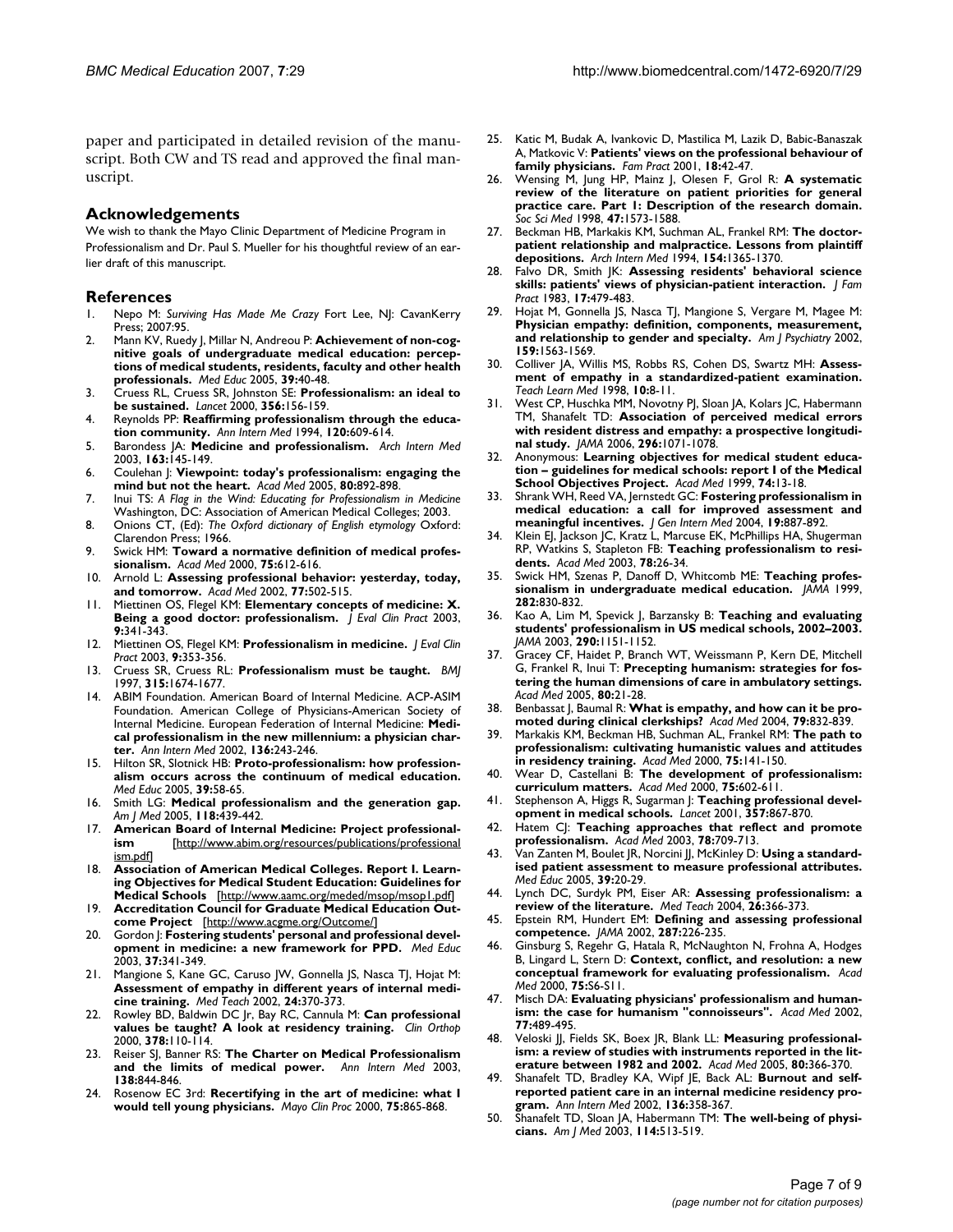- 51. Clever LH: **[Who is sicker: patients or residents? Residents'](http://www.ncbi.nlm.nih.gov/entrez/query.fcgi?cmd=Retrieve&db=PubMed&dopt=Abstract&list_uids=11874312) [distress and the care of patients.](http://www.ncbi.nlm.nih.gov/entrez/query.fcgi?cmd=Retrieve&db=PubMed&dopt=Abstract&list_uids=11874312)** *Ann Intern Med* 2002, **136:**391-393.
- 52. Levinson W, Roter DL, Mullooly JP, Dull VT, Frankel RM: **[Physician](http://www.ncbi.nlm.nih.gov/entrez/query.fcgi?cmd=Retrieve&db=PubMed&dopt=Abstract&list_uids=9032162)[patient communication. The relationship with malpractice](http://www.ncbi.nlm.nih.gov/entrez/query.fcgi?cmd=Retrieve&db=PubMed&dopt=Abstract&list_uids=9032162) [claims among primary care physicians and surgeons.](http://www.ncbi.nlm.nih.gov/entrez/query.fcgi?cmd=Retrieve&db=PubMed&dopt=Abstract&list_uids=9032162)** *JAMA* 1997, **277:**553-559.
- 53. Hojat M, Mangione S, Nasca TJ, Rattner S, Erdmann JB, Gonnella JS, Magee M: **[An empirical study of decline in empathy in medical](http://www.ncbi.nlm.nih.gov/entrez/query.fcgi?cmd=Retrieve&db=PubMed&dopt=Abstract&list_uids=15327674) [school.](http://www.ncbi.nlm.nih.gov/entrez/query.fcgi?cmd=Retrieve&db=PubMed&dopt=Abstract&list_uids=15327674)** *Med Educ* 2004, **38:**934-941.
- 54. Collier VU, McCue JD, Markus A, Smith L: **[Stress in medical resi](http://www.ncbi.nlm.nih.gov/entrez/query.fcgi?cmd=Retrieve&db=PubMed&dopt=Abstract&list_uids=11874311)[dency: status quo after a decade of reform?](http://www.ncbi.nlm.nih.gov/entrez/query.fcgi?cmd=Retrieve&db=PubMed&dopt=Abstract&list_uids=11874311)** *Ann Intern Med* 2002, **136:**384-390.
- 55. Bellini LM, Baime M, Shea JA: **[Variation of mood and empathy](http://www.ncbi.nlm.nih.gov/entrez/query.fcgi?cmd=Retrieve&db=PubMed&dopt=Abstract&list_uids=12069680) [during internship.](http://www.ncbi.nlm.nih.gov/entrez/query.fcgi?cmd=Retrieve&db=PubMed&dopt=Abstract&list_uids=12069680)** *JAMA* 2002, **287:**3143-3146.
- 56. Kassirer JP: **[Doctor discontent.](http://www.ncbi.nlm.nih.gov/entrez/query.fcgi?cmd=Retrieve&db=PubMed&dopt=Abstract&list_uids=9819454)** *N Engl J Med* 1998, **339:**1543-1545.
- 57. Cohen JJ: **[Heeding the plea to deal with resident stress.](http://www.ncbi.nlm.nih.gov/entrez/query.fcgi?cmd=Retrieve&db=PubMed&dopt=Abstract&list_uids=11874313)** *Ann Intern Med* 2002, **136:**394-395.
- 58. Haas JS, Cook EF, Puopolo AL, Burstin HR, Cook EF, Brennan TA: **[Is](http://www.ncbi.nlm.nih.gov/entrez/query.fcgi?cmd=Retrieve&db=PubMed&dopt=Abstract&list_uids=10672116) [the professional satisfaction of general internists associated](http://www.ncbi.nlm.nih.gov/entrez/query.fcgi?cmd=Retrieve&db=PubMed&dopt=Abstract&list_uids=10672116) [with patient satisfaction?](http://www.ncbi.nlm.nih.gov/entrez/query.fcgi?cmd=Retrieve&db=PubMed&dopt=Abstract&list_uids=10672116)** *J Gen Intern Med* 2000, **15:**122-128.
- 59. Firth-Cozens J, Greenhalgh J: **[Doctors' perceptions of the links](http://www.ncbi.nlm.nih.gov/entrez/query.fcgi?cmd=Retrieve&db=PubMed&dopt=Abstract&list_uids=9089922) [between stress and lowered clinical care.](http://www.ncbi.nlm.nih.gov/entrez/query.fcgi?cmd=Retrieve&db=PubMed&dopt=Abstract&list_uids=9089922)** *Soc Sci Med* 1997, **44:**1017-1022.
- 60. Shanafelt TD, West C, Zhao X, Novotny P, Kolars J, Habermann T, Sloan J: **[Relationship between increased personal well-being](http://www.ncbi.nlm.nih.gov/entrez/query.fcgi?cmd=Retrieve&db=PubMed&dopt=Abstract&list_uids=16050855) [and enhanced empathy among internal medicine residents.](http://www.ncbi.nlm.nih.gov/entrez/query.fcgi?cmd=Retrieve&db=PubMed&dopt=Abstract&list_uids=16050855)** *J Gen Intern Med* 2005, **20:**559-564.
- 61. Mareiniss DP: **[Decreasing GME training stress to foster resi](http://www.ncbi.nlm.nih.gov/entrez/query.fcgi?cmd=Retrieve&db=PubMed&dopt=Abstract&list_uids=15326004)[dents' professionalism.](http://www.ncbi.nlm.nih.gov/entrez/query.fcgi?cmd=Retrieve&db=PubMed&dopt=Abstract&list_uids=15326004)** *Acad Med* 2004, **79:**825-831.
- 62. Thomas NK: **[Resident burnout.](http://www.ncbi.nlm.nih.gov/entrez/query.fcgi?cmd=Retrieve&db=PubMed&dopt=Abstract&list_uids=15598920)** *JAMA* 2004, **292:**2880-2889.
- 63. McManus IC, Keeling A, Paice E: **[Stress, burnout and doctors'](http://www.ncbi.nlm.nih.gov/entrez/query.fcgi?cmd=Retrieve&db=PubMed&dopt=Abstract&list_uids=15317650) attitudes to work are determined by personality and learn[ing style: a twelve year longitudinal study of UK medical](http://www.ncbi.nlm.nih.gov/entrez/query.fcgi?cmd=Retrieve&db=PubMed&dopt=Abstract&list_uids=15317650) [graduates.](http://www.ncbi.nlm.nih.gov/entrez/query.fcgi?cmd=Retrieve&db=PubMed&dopt=Abstract&list_uids=15317650)** *BMC Med* 2004, **2:**29.
- 64. Martini S, Arfken CL, Churchill A, Balon R: **[Burnout comparison](http://www.ncbi.nlm.nih.gov/entrez/query.fcgi?cmd=Retrieve&db=PubMed&dopt=Abstract&list_uids=15507560) [among residents in different medical specialties.](http://www.ncbi.nlm.nih.gov/entrez/query.fcgi?cmd=Retrieve&db=PubMed&dopt=Abstract&list_uids=15507560)** *Acad Psychiatry* 2004, **28:**240-242.
- 65. Maslach C, Jackson SE, Leiter MP: *Maslach Burnout Inventory Manual* 3rd edition. Palo Alto, CA: Consulting Psychologist Press; 1996.
- 66. Spickard A Jr, Gabbe SG, Christensen JF: **[Mid-career burnout in](http://www.ncbi.nlm.nih.gov/entrez/query.fcgi?cmd=Retrieve&db=PubMed&dopt=Abstract&list_uids=12243624) [generalist and specialist physicians.](http://www.ncbi.nlm.nih.gov/entrez/query.fcgi?cmd=Retrieve&db=PubMed&dopt=Abstract&list_uids=12243624)** *JAMA* 2002, **288:**1447-1450.
- 67. Linzer M, Visser MR, Oort FJ, Smets EM, McMurray JE, de Haes HC, Society of General Internal Medicine Career Satisfaction Study Group: **[Predicting and preventing physician burnout: results](http://www.ncbi.nlm.nih.gov/entrez/query.fcgi?cmd=Retrieve&db=PubMed&dopt=Abstract&list_uids=11498074) [from the United States and the Netherlands.](http://www.ncbi.nlm.nih.gov/entrez/query.fcgi?cmd=Retrieve&db=PubMed&dopt=Abstract&list_uids=11498074)** *Am J Med* 2001, **111:**170-175.
- 68. Baldwin PJ, Dodd M, Wrate RW: **[Young doctors' health I: How](http://www.ncbi.nlm.nih.gov/entrez/query.fcgi?cmd=Retrieve&db=PubMed&dopt=Abstract&list_uids=9203268) [do working conditions affect attitudes, health, and perform](http://www.ncbi.nlm.nih.gov/entrez/query.fcgi?cmd=Retrieve&db=PubMed&dopt=Abstract&list_uids=9203268)[ance?](http://www.ncbi.nlm.nih.gov/entrez/query.fcgi?cmd=Retrieve&db=PubMed&dopt=Abstract&list_uids=9203268)** *Soc Sci Med* 1997, **45:**35-40.
- 69. Lemkau JP, Purdy RR, Rafferty JP, Rudisill JR: **[Correlates of burnout](http://www.ncbi.nlm.nih.gov/entrez/query.fcgi?cmd=Retrieve&db=PubMed&dopt=Abstract&list_uids=3418671) [among family practice residents.](http://www.ncbi.nlm.nih.gov/entrez/query.fcgi?cmd=Retrieve&db=PubMed&dopt=Abstract&list_uids=3418671)** *J Med Educ* 1988, **63:**682-691.
- 70. Chopra SS, Sotile WM, Sotile MO: **[STUDENTJAMA: Physician](http://www.ncbi.nlm.nih.gov/entrez/query.fcgi?cmd=Retrieve&db=PubMed&dopt=Abstract&list_uids=14762045) [burnout.](http://www.ncbi.nlm.nih.gov/entrez/query.fcgi?cmd=Retrieve&db=PubMed&dopt=Abstract&list_uids=14762045)** *JAMA* 2004, **291:**633.
- 71. Gabbe SG, Melville J, Mandel L, Walker E: **[Burnout in chairs of](http://www.ncbi.nlm.nih.gov/entrez/query.fcgi?cmd=Retrieve&db=PubMed&dopt=Abstract&list_uids=11967480) [obstetrics and gynecology: diagnosis, treatment, and pre](http://www.ncbi.nlm.nih.gov/entrez/query.fcgi?cmd=Retrieve&db=PubMed&dopt=Abstract&list_uids=11967480)[vention.](http://www.ncbi.nlm.nih.gov/entrez/query.fcgi?cmd=Retrieve&db=PubMed&dopt=Abstract&list_uids=11967480)** *Am J Obstet Gynecol* 2002, **186:**601-612.
- 72. Thomas MR, Dyrbye LN, Huntington JL, Lawson KL, Novotny PJ, Sloan JA, Shanafelt TD: **[How do distress and well-being relate to](http://www.ncbi.nlm.nih.gov/entrez/query.fcgi?cmd=Retrieve&db=PubMed&dopt=Abstract&list_uids=17356983) [medical student empathy? A multicenter study.](http://www.ncbi.nlm.nih.gov/entrez/query.fcgi?cmd=Retrieve&db=PubMed&dopt=Abstract&list_uids=17356983)** *J Gen Intern Med* 2007, **22:**177-183.
- 73. Brownell AK, Cote L: **[Senior residents' views on the meaning of](http://www.ncbi.nlm.nih.gov/entrez/query.fcgi?cmd=Retrieve&db=PubMed&dopt=Abstract&list_uids=11448832) [professionalism and how they learn about it.](http://www.ncbi.nlm.nih.gov/entrez/query.fcgi?cmd=Retrieve&db=PubMed&dopt=Abstract&list_uids=11448832)** *Acad Med* 2001, **76:**734-737.
- 74. Philibert I, Friedmann P, Williams WT, ACGME Work Group on Resident Duty Hours. Accreditation Council for Graduate Medical Education: **[New requirements for resident duty hours.](http://www.ncbi.nlm.nih.gov/entrez/query.fcgi?cmd=Retrieve&db=PubMed&dopt=Abstract&list_uids=12204081)** *JAMA* 2002, **288:**1112-1114.
- 75. Anonymous: **Council Directive 93/104/EC.** *Official Journal of the European Community* 1993, **L307:**18-24.
- 76. **Australian Medical Association National Code of Practice – Hours of Work, Shiftwork, and Rostering for Hospital Doctors [http://www.ama.com.au/web.nsf/doc/WEEN-6V76DZ/\$file/ tors** [\[http://www.ama.com.au/web.nsf/doc/WEEN-6V76DZ/\\$file/](http://www.ama.com.au/web.nsf/doc/WEEN-6V76DZ/$file/National_Code_of_Practice_January_2005.pdf) National Code of Practice January 2005.pdf
- 77. Dawson D, Zee P: **[Work hours and reducing fatigue-related](http://www.ncbi.nlm.nih.gov/entrez/query.fcgi?cmd=Retrieve&db=PubMed&dopt=Abstract&list_uids=16145032) [risk: good research vs good policy.](http://www.ncbi.nlm.nih.gov/entrez/query.fcgi?cmd=Retrieve&db=PubMed&dopt=Abstract&list_uids=16145032)** *JAMA* 2005, **294:**1104-1106.
- 78. Crausman RS: **[Residents' work hours.](http://www.ncbi.nlm.nih.gov/entrez/query.fcgi?cmd=Retrieve&db=PubMed&dopt=Abstract&list_uids=12584382)** *N Engl J Med* 2003, **348:**664-666.
- 79. Mullins MD, Mascolo MC: **[Residents' work hours.](http://www.ncbi.nlm.nih.gov/entrez/query.fcgi?cmd=Retrieve&db=PubMed&dopt=Abstract&list_uids=12587576)** *N Engl J Med* 2003, **348:**664-666.
- 80. Steinbrook R: **[The debate over residents' work hours.](http://www.ncbi.nlm.nih.gov/entrez/query.fcgi?cmd=Retrieve&db=PubMed&dopt=Abstract&list_uids=12393837)** *N Engl J Med* 2002, **347:**1296-1302.
- 81. Gaba DM, Howard SK: **[Patient safety: fatigue among clinicians](http://www.ncbi.nlm.nih.gov/entrez/query.fcgi?cmd=Retrieve&db=PubMed&dopt=Abstract&list_uids=12393823) [and the safety of patients.](http://www.ncbi.nlm.nih.gov/entrez/query.fcgi?cmd=Retrieve&db=PubMed&dopt=Abstract&list_uids=12393823)** *N Engl J Med* 2002, **347:**1249-1255.
- 82. Drazen JM, Epstein AM: **[Rethinking medical training the criti](http://www.ncbi.nlm.nih.gov/entrez/query.fcgi?cmd=Retrieve&db=PubMed&dopt=Abstract&list_uids=12393827)[cal work ahead.](http://www.ncbi.nlm.nih.gov/entrez/query.fcgi?cmd=Retrieve&db=PubMed&dopt=Abstract&list_uids=12393827)** *N Engl J Med* 2002, **347:**1271-1272.
- 83. Rosenbaum JR: **[Can residents be professional in 80 or fewer](http://www.ncbi.nlm.nih.gov/entrez/query.fcgi?cmd=Retrieve&db=PubMed&dopt=Abstract&list_uids=15589489) [hours a week?](http://www.ncbi.nlm.nih.gov/entrez/query.fcgi?cmd=Retrieve&db=PubMed&dopt=Abstract&list_uids=15589489)** *Am J Med* 2004, **117:**846-850.
- 84. Larson EB, Yao X: **[Clinical empathy as emotional labor in the](http://www.ncbi.nlm.nih.gov/entrez/query.fcgi?cmd=Retrieve&db=PubMed&dopt=Abstract&list_uids=15741532) [patient-physician relationship.](http://www.ncbi.nlm.nih.gov/entrez/query.fcgi?cmd=Retrieve&db=PubMed&dopt=Abstract&list_uids=15741532)** *JAMA* 2005, **293:**1100-1106.
- 85. Charon R: **[The patient-physician relationship. Narrative med](http://www.ncbi.nlm.nih.gov/entrez/query.fcgi?cmd=Retrieve&db=PubMed&dopt=Abstract&list_uids=11597295)[icine: a model for empathy, reflection, profession, and trust.](http://www.ncbi.nlm.nih.gov/entrez/query.fcgi?cmd=Retrieve&db=PubMed&dopt=Abstract&list_uids=11597295)** *JAMA* 2001, **286:**1897-1902.
- 86. Shanafelt TD, West CP, Habermann TM: **[Resident well-being and](http://www.ncbi.nlm.nih.gov/entrez/query.fcgi?cmd=Retrieve&db=PubMed&dopt=Abstract&list_uids=16686829) [empathy.](http://www.ncbi.nlm.nih.gov/entrez/query.fcgi?cmd=Retrieve&db=PubMed&dopt=Abstract&list_uids=16686829)** *J Gen Intern Med* 2006, **21:**402.
- 87. Pellegrino ED: **[Medical professionalism: can it, should it sur](http://www.ncbi.nlm.nih.gov/entrez/query.fcgi?cmd=Retrieve&db=PubMed&dopt=Abstract&list_uids=10764200)[vive?](http://www.ncbi.nlm.nih.gov/entrez/query.fcgi?cmd=Retrieve&db=PubMed&dopt=Abstract&list_uids=10764200)** *J Am Board Fam Pract* 2000, **13:**147-149.
- 88. Ludmerer KM: **[Instilling professionalism in medical education.](http://www.ncbi.nlm.nih.gov/entrez/query.fcgi?cmd=Retrieve&db=PubMed&dopt=Abstract&list_uids=10478696)** *JAMA* 1999, **282:**881-882.
- 89. Cohen JJ, Siegel EK: **[Academic medical centers and medical](http://www.ncbi.nlm.nih.gov/entrez/query.fcgi?cmd=Retrieve&db=PubMed&dopt=Abstract&list_uids=16174695) [research: the challenges ahead.](http://www.ncbi.nlm.nih.gov/entrez/query.fcgi?cmd=Retrieve&db=PubMed&dopt=Abstract&list_uids=16174695)** *JAMA* 2005, **294:**1367-1372.
- 90. Mechanic R, Coleman K, Dobson A: **[Teaching hospital costs:](http://www.ncbi.nlm.nih.gov/entrez/query.fcgi?cmd=Retrieve&db=PubMed&dopt=Abstract&list_uids=9749488) [implications for academic missions in a competitive market.](http://www.ncbi.nlm.nih.gov/entrez/query.fcgi?cmd=Retrieve&db=PubMed&dopt=Abstract&list_uids=9749488)** *JAMA* 1998, **280:**1015-1019.
- 91. Knapp RM: **[Complexity and uncertainty in financing graduate](http://www.ncbi.nlm.nih.gov/entrez/query.fcgi?cmd=Retrieve&db=PubMed&dopt=Abstract&list_uids=12431915) [medical education.](http://www.ncbi.nlm.nih.gov/entrez/query.fcgi?cmd=Retrieve&db=PubMed&dopt=Abstract&list_uids=12431915)** *Acad Med* 2002, **77:**1076-1083.
- 92. Cook JS, Rabkin MT: **[A new approach to medicare: implications](http://www.ncbi.nlm.nih.gov/entrez/query.fcgi?cmd=Retrieve&db=PubMed&dopt=Abstract&list_uids=12431914) [for health care reform and for medical education.](http://www.ncbi.nlm.nih.gov/entrez/query.fcgi?cmd=Retrieve&db=PubMed&dopt=Abstract&list_uids=12431914)** *Acad Med* 2002, **77:**1069-1075.
- 93. Boyd EA, Bero LA: **[Assessing faculty financial relationships with](http://www.ncbi.nlm.nih.gov/entrez/query.fcgi?cmd=Retrieve&db=PubMed&dopt=Abstract&list_uids=11056592) [industry: a case study.](http://www.ncbi.nlm.nih.gov/entrez/query.fcgi?cmd=Retrieve&db=PubMed&dopt=Abstract&list_uids=11056592)** *JAMA* 2000, **284:**2209-2214.
- 94. Cho MK, Shohara R, Schissel A, Rennie D: **[Policies on faculty con](http://www.ncbi.nlm.nih.gov/entrez/query.fcgi?cmd=Retrieve&db=PubMed&dopt=Abstract&list_uids=11056591)[flicts of interest at US universities.](http://www.ncbi.nlm.nih.gov/entrez/query.fcgi?cmd=Retrieve&db=PubMed&dopt=Abstract&list_uids=11056591)** *JAMA* 2000, **284:**2203-2208.
- 95. Blumenthal D, Causino N, Campbell E, Louis KS: **[Relationships](http://www.ncbi.nlm.nih.gov/entrez/query.fcgi?cmd=Retrieve&db=PubMed&dopt=Abstract&list_uids=8538709) [between academic institutions and industry in the life sci](http://www.ncbi.nlm.nih.gov/entrez/query.fcgi?cmd=Retrieve&db=PubMed&dopt=Abstract&list_uids=8538709)[ences – an industry survey.](http://www.ncbi.nlm.nih.gov/entrez/query.fcgi?cmd=Retrieve&db=PubMed&dopt=Abstract&list_uids=8538709)** *N Engl J Med* 1996, **334:**368-373.
- 96. Blumenthal D, Campbell EG, Causino N, Louis KS: **[Participation of](http://www.ncbi.nlm.nih.gov/entrez/query.fcgi?cmd=Retrieve&db=PubMed&dopt=Abstract&list_uids=8929266) [life-science faculty in research relationships with industry.](http://www.ncbi.nlm.nih.gov/entrez/query.fcgi?cmd=Retrieve&db=PubMed&dopt=Abstract&list_uids=8929266)** *N Engl J Med* 1996, **335:**1734-1739.
- 97. Campbell EG, Louis KS, Blumenthal D: **[Looking a gift horse in the](http://www.ncbi.nlm.nih.gov/entrez/query.fcgi?cmd=Retrieve&db=PubMed&dopt=Abstract&list_uids=9533497) [mouth: corporate gifts supporting life sciences research.](http://www.ncbi.nlm.nih.gov/entrez/query.fcgi?cmd=Retrieve&db=PubMed&dopt=Abstract&list_uids=9533497)** *JAMA* 1998, **279:**995-999.
- 98. Blumenthal D, Campbell EG, Anderson MS, Causino N, Louis KS: **[Withholding research results in academic life science: evi](http://www.ncbi.nlm.nih.gov/entrez/query.fcgi?cmd=Retrieve&db=PubMed&dopt=Abstract&list_uids=9103347)[dence from a national survey of faculty.](http://www.ncbi.nlm.nih.gov/entrez/query.fcgi?cmd=Retrieve&db=PubMed&dopt=Abstract&list_uids=9103347)** *JAMA* 1997, **277:**1224-1228.
- Campbell EG, Clarridge BR, Gokhale M, Birenbaum L, Hilgartner S, Holtzman NA, Blumenthal D: **[Data withholding in academic](http://www.ncbi.nlm.nih.gov/entrez/query.fcgi?cmd=Retrieve&db=PubMed&dopt=Abstract&list_uids=11798369)** [genetics: evidence from a national survey.](http://www.ncbi.nlm.nih.gov/entrez/query.fcgi?cmd=Retrieve&db=PubMed&dopt=Abstract&list_uids=11798369) **287:**473-480.
- 100. Bellin M, McCarthy S, Drevlow L, Pierach C: **[Medical students'](http://www.ncbi.nlm.nih.gov/entrez/query.fcgi?cmd=Retrieve&db=PubMed&dopt=Abstract&list_uids=15504768) [exposure to pharmaceutical industry marketing: a survey at](http://www.ncbi.nlm.nih.gov/entrez/query.fcgi?cmd=Retrieve&db=PubMed&dopt=Abstract&list_uids=15504768) [one U.S. medical school.](http://www.ncbi.nlm.nih.gov/entrez/query.fcgi?cmd=Retrieve&db=PubMed&dopt=Abstract&list_uids=15504768)** *Acad Med* 2004, **79:**1041-1045.
- 101. Wazana A: **[Physicians and the pharmaceutical industry: is a](http://www.ncbi.nlm.nih.gov/entrez/query.fcgi?cmd=Retrieve&db=PubMed&dopt=Abstract&list_uids=10647801) [gift ever just a gift?](http://www.ncbi.nlm.nih.gov/entrez/query.fcgi?cmd=Retrieve&db=PubMed&dopt=Abstract&list_uids=10647801)** *JAMA* 2000, **283:**373-380.
- 102. Sierles FS, Brodkey AC, Cleary LM, McCurdy FA, Mintz M, Frank J, Lynn DJ, Chao J, Morganstern BZ, Shore W, Woodard JL: **[Medical](http://www.ncbi.nlm.nih.gov/entrez/query.fcgi?cmd=Retrieve&db=PubMed&dopt=Abstract&list_uids=16145023) [students' exposure to and attitudes about drug company](http://www.ncbi.nlm.nih.gov/entrez/query.fcgi?cmd=Retrieve&db=PubMed&dopt=Abstract&list_uids=16145023) [interactions: a national survey.](http://www.ncbi.nlm.nih.gov/entrez/query.fcgi?cmd=Retrieve&db=PubMed&dopt=Abstract&list_uids=16145023)** *JAMA* 2005, **294:**1034-1042.
- 103. Roberts LW, Green Hammond KA, Geppert CM, Warner TD: **[The](http://www.ncbi.nlm.nih.gov/entrez/query.fcgi?cmd=Retrieve&db=PubMed&dopt=Abstract&list_uids=15507551) positive role of professionalism and ethics training in medical [education: a comparison of medical student and resident](http://www.ncbi.nlm.nih.gov/entrez/query.fcgi?cmd=Retrieve&db=PubMed&dopt=Abstract&list_uids=15507551) [perspectives.](http://www.ncbi.nlm.nih.gov/entrez/query.fcgi?cmd=Retrieve&db=PubMed&dopt=Abstract&list_uids=15507551)** *Acad Psychiatry* 2004, **28:**170-182.
- 104. Barry D, Cyran E, Anderson RJ: **[Common issues in medical pro](http://www.ncbi.nlm.nih.gov/entrez/query.fcgi?cmd=Retrieve&db=PubMed&dopt=Abstract&list_uids=11126307)[fessionalism: room to grow.](http://www.ncbi.nlm.nih.gov/entrez/query.fcgi?cmd=Retrieve&db=PubMed&dopt=Abstract&list_uids=11126307)** *Am J Med* 2000, **108:**136-142.
- 105. Hafferty FW, Franks R: **[The hidden curriculum, ethics teaching,](http://www.ncbi.nlm.nih.gov/entrez/query.fcgi?cmd=Retrieve&db=PubMed&dopt=Abstract&list_uids=7945681) [and the structure of medical education.](http://www.ncbi.nlm.nih.gov/entrez/query.fcgi?cmd=Retrieve&db=PubMed&dopt=Abstract&list_uids=7945681)** *Acad Med* 1994, **69:**861-871.
- 106. Hafferty FW: **[Beyond curriculum reform: confronting medi](http://www.ncbi.nlm.nih.gov/entrez/query.fcgi?cmd=Retrieve&db=PubMed&dopt=Abstract&list_uids=9580717)[cine's hidden curriculum.](http://www.ncbi.nlm.nih.gov/entrez/query.fcgi?cmd=Retrieve&db=PubMed&dopt=Abstract&list_uids=9580717)** *Acad Med* 1998, **73:**403-407.
- 107. Branch WT: **[Supporting the moral development of medical](http://www.ncbi.nlm.nih.gov/entrez/query.fcgi?cmd=Retrieve&db=PubMed&dopt=Abstract&list_uids=10940138) [students.](http://www.ncbi.nlm.nih.gov/entrez/query.fcgi?cmd=Retrieve&db=PubMed&dopt=Abstract&list_uids=10940138)** *J Gen Intern Med* 2000, **15:**503-508.